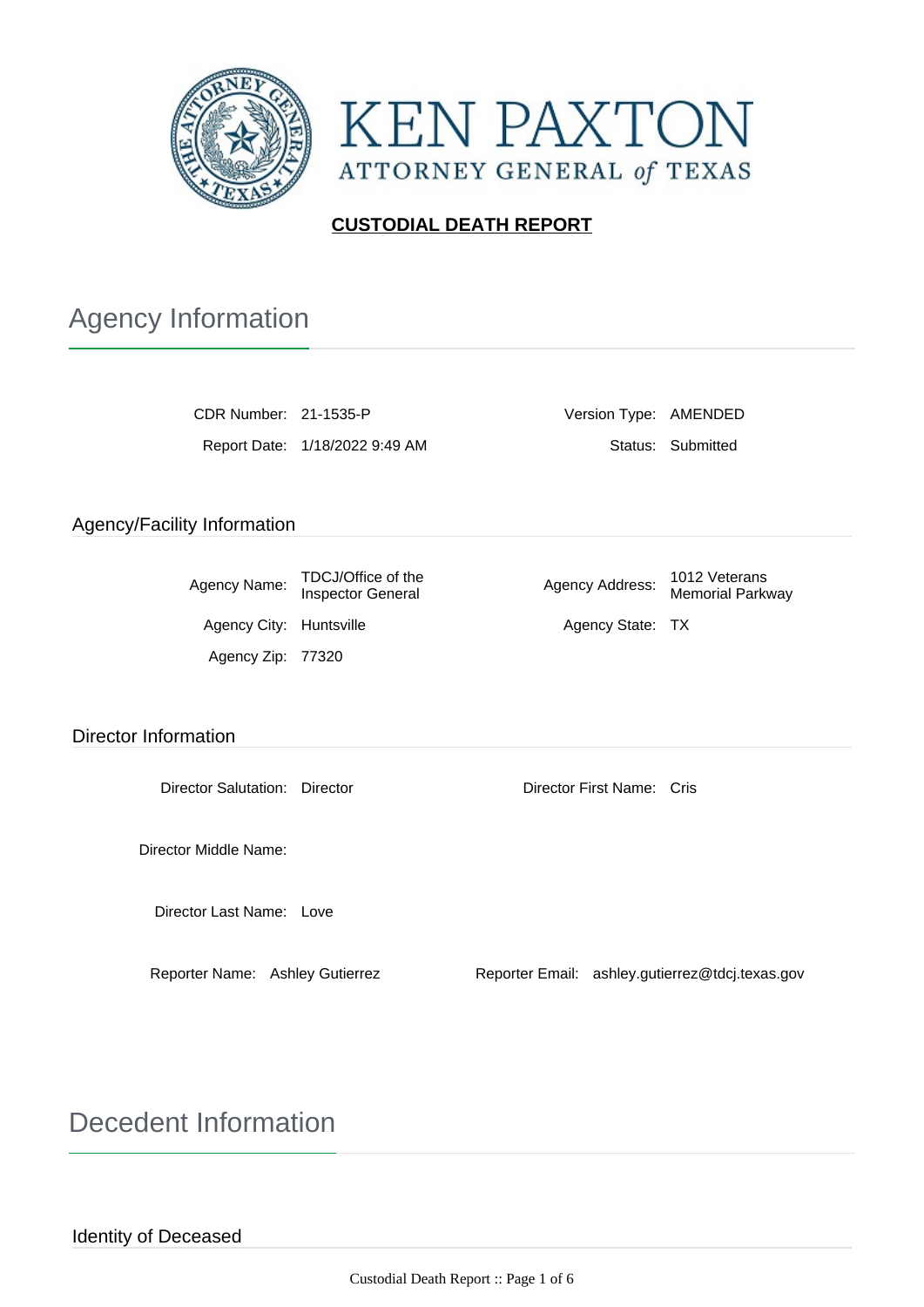First Name: Jacinto

Middle Name: Perez

Last Name: Delagarza

Suffix: Jr

Date of Birth: 3/17/1995 Sex: Male Race: Hispanic or Latino

Age At Time Of Death: 26

Date/Time of Custody (arrest, incarceration) (mm/dd/yyyy hh:mm AM/PM):

Date/Time of Custody or 4/24/2019 12:00 Incident: AM

Date/Time of Death (mm/dd/yyyy hh:mm AM/PM):

Death Date and Time: 11/12/2021 11:00 PM

## Manner / Cause of Death

Has a medical examiner or coroner conducted an evaluation to determine a cause of death?

Medical Examinor/Coroner Yes, results are Evalution?: available

What was the manner of death? (select only one)

Manner of Death: Accidental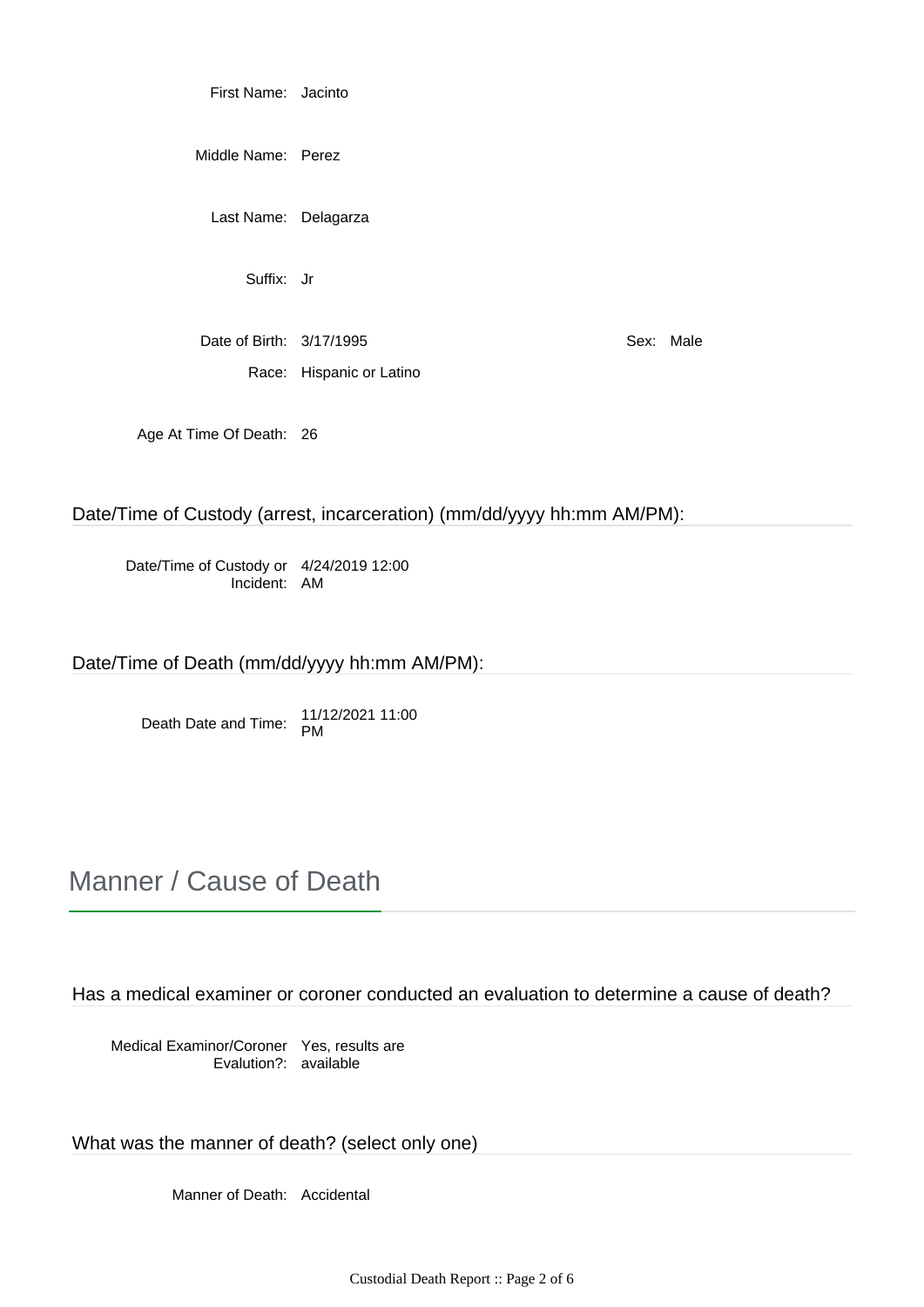Medical Cause of Death:

Smoke and soot inhalation

Had the decedent been receiving treatment for the medical condition that caused the death after admission to your jail's jurisdiction?

Medical Treatment: No

If death was an accident, homicide or suicide, who caused the death?

Who caused the death?: Unknown person(s) caused the injury

If a weapon caused the death, what type of weapon caused the death? (Hold CTRL to select all that apply)

Type of weapon that caused<br>
death?: Not Applicable

Was the cause of death the result of a pre-existing medical condition or did the decedent develop the condition after admission?

> Pre existing medical condition?: accidental injury, Not Applicable; cause of death was intoxication, suicide or homicide

If death was an accident, homicide or suicide, what was the means of death?

Means of Death: Unknown

Location / Custody Information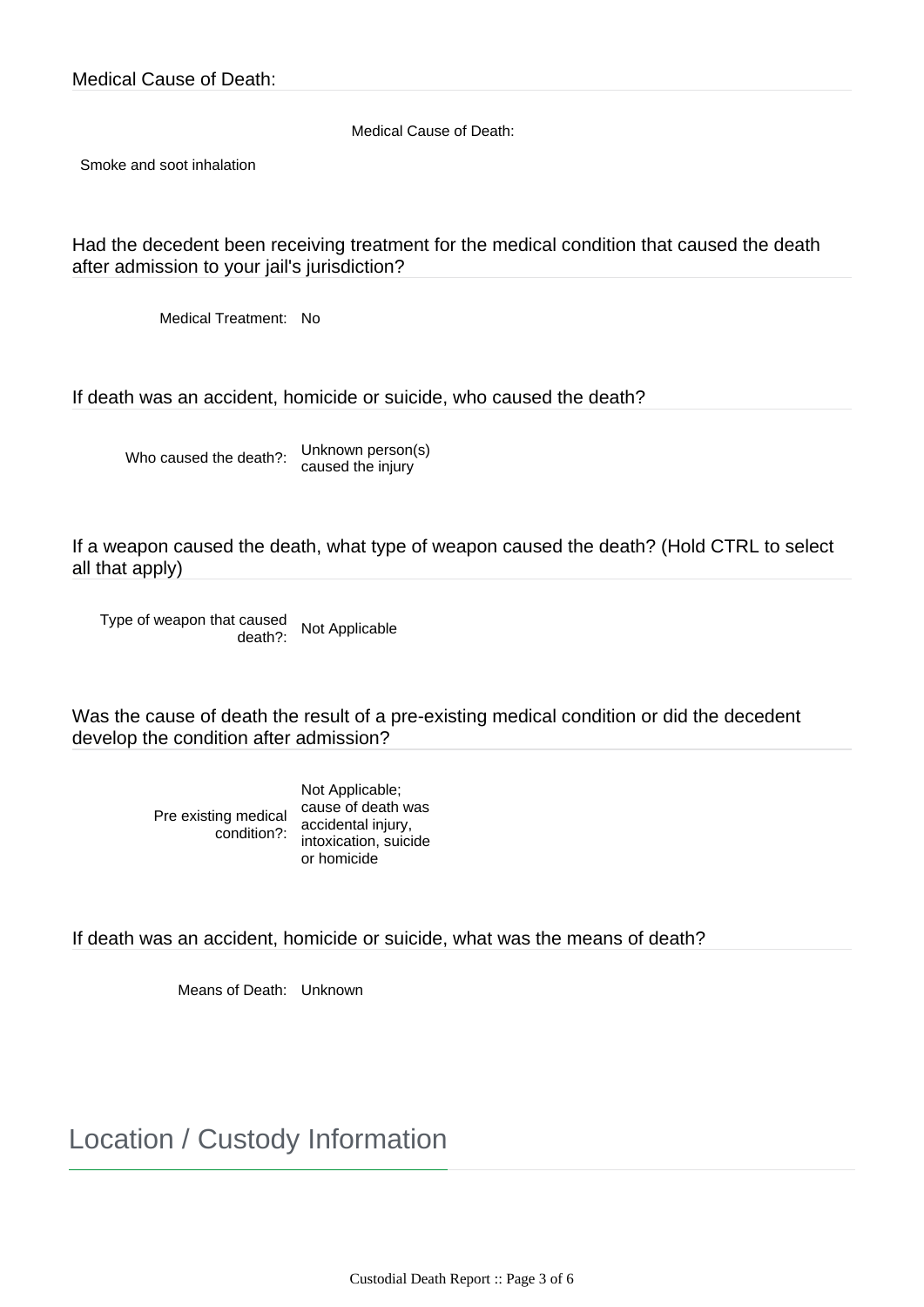Street Address: 777 FM 3497 City: Woodville County: Tyler **Zip: 75979** 

What location category best describes where the event causing the death occurred?

Location Category: Law Enforcement Facility

What type of custody/facility was the Decedent in at the time of death:

Type of Custody: Penitentiary

Specific type of custody/facility:

Specific Type of Custody/Facility:

TDCJ, specify

TDCJ - Specify Unit:

Gib Lewis unit

What was the time and date of the deceased's entry into the law enforcement facility where the death occurred (mm/dd/yyyy hh:mm AM/PM):

Entry Date Time: 6/18/2021 12:00 AM

Where did the death occur?

Death Location: Medical facility

General Information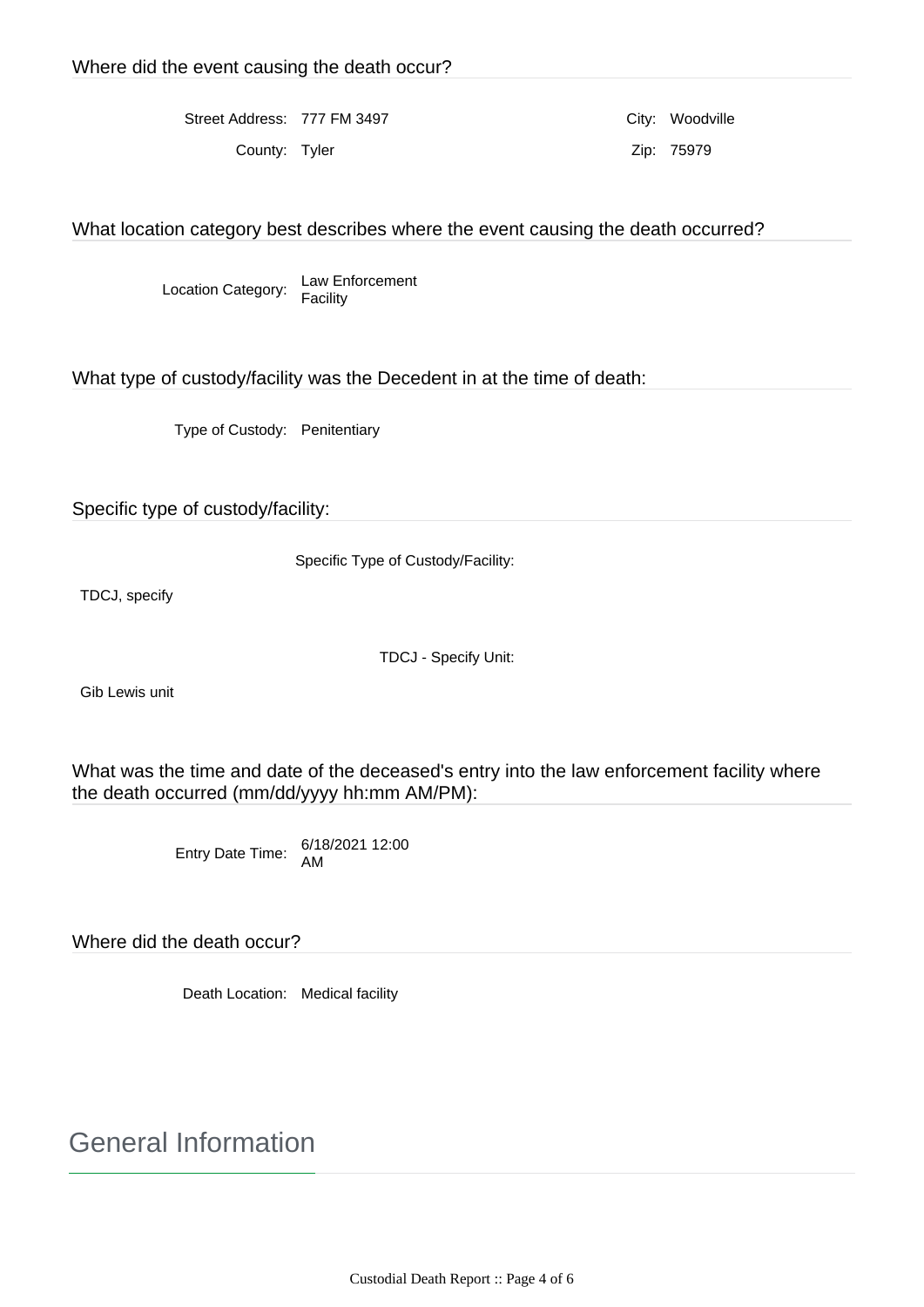Did any other law enforcement agencies respond to calls for service related to this incident?

Other Agencies Respond?: No

What were the most serious offense(s) with which the deceased was (or would have been) charged with at the time of death?

Offense 1:

Aggravated assault with a deadly weapon

Offense 2:

Offense 3:

Were the Charges:: Convicted

#### What were the types of charges or reason for contact? (Hold CTRL to select all that apply)

Type of Offense: Violent Crime Against Persons

At any time during the incident and/or entry into the law enforcement facility, did the decedent display or use a weapon?

Decedent display/use of weapons: No

At any time during the incident and/or entry into the law enforcement facility, did the decedent:

Attempt to Injure Others?: No

### At any time during the incident and/or entry into the law enforcement facility, did the decedent:

| Appear intoxicated (alcohol or Unknown<br>drugs): | Make suicidal statements?: Unknown     |  |
|---------------------------------------------------|----------------------------------------|--|
| Exhibit any mental health<br>croblems?:           | Exhibit any medical problems?: Unknown |  |